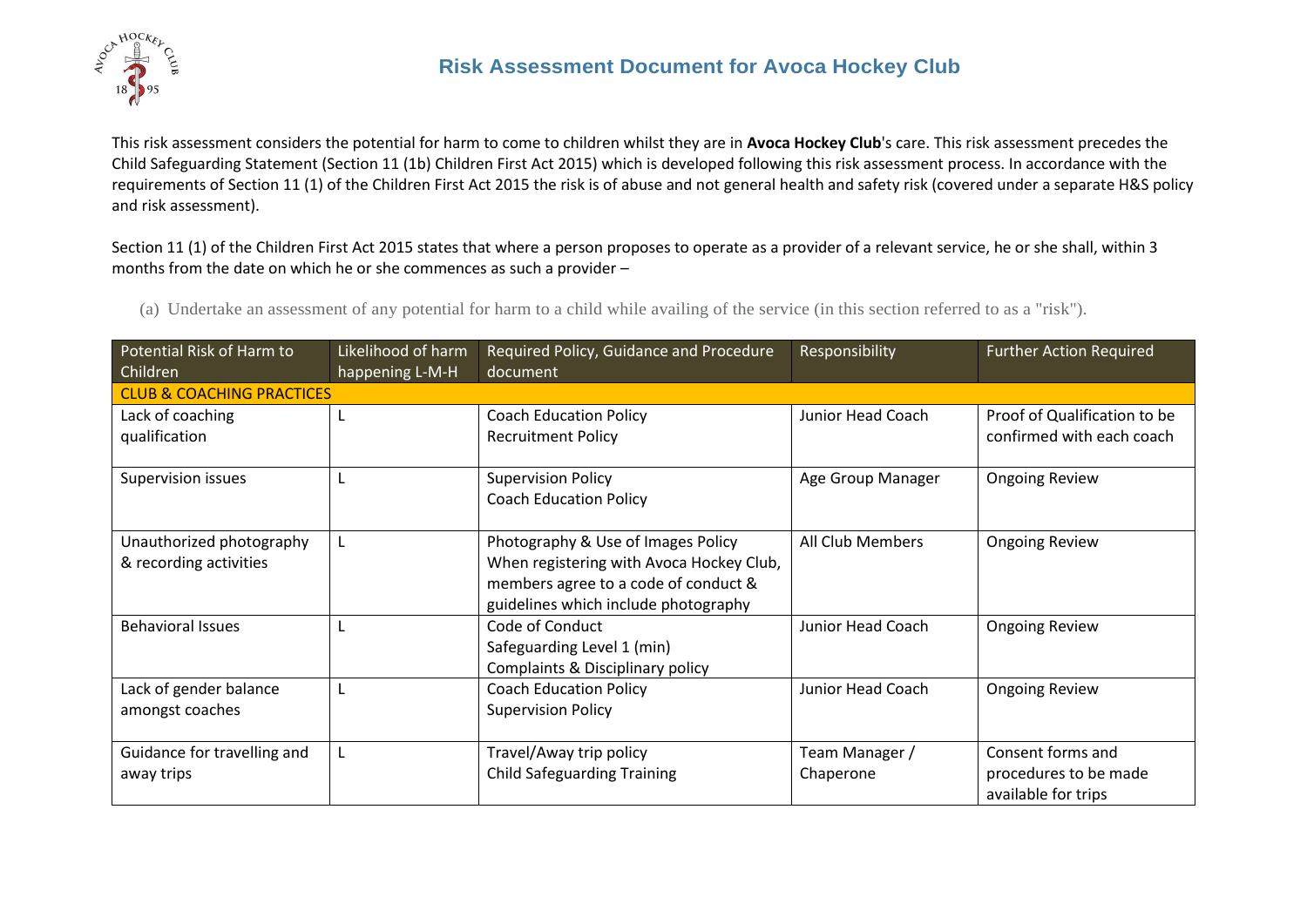

| Potential Risk of Harm to<br>Children                                                                         | Likelihood of harm<br>happening L-M-H | Required Policy, Guidance and Procedure<br>document                                  | Responsibility                                                                                     | <b>Further Action Required</b>                                                                                                                                                                                                                                    |
|---------------------------------------------------------------------------------------------------------------|---------------------------------------|--------------------------------------------------------------------------------------|----------------------------------------------------------------------------------------------------|-------------------------------------------------------------------------------------------------------------------------------------------------------------------------------------------------------------------------------------------------------------------|
| Lack of adherence with misc.<br>procedures in Safeguarding<br>policy (i.e. mobile,<br>photography, transport) | L                                     | Safeguarding policy<br>Complaints & disciplinary policy                              | Child Children's Officer<br><b>Designated Person</b><br>Junior Head Coach                          | <b>Ongoing Review</b>                                                                                                                                                                                                                                             |
| <b>COMPLAINTS &amp; DISCLIPLINE</b>                                                                           |                                       |                                                                                      |                                                                                                    |                                                                                                                                                                                                                                                                   |
| Lack of awareness of a<br><b>Complaints &amp; Disciplinary</b><br>policy                                      | M                                     | <b>Complaints &amp; Disciplinary</b><br>procedure/policy<br>Communications procedure | Club Committee                                                                                     | Members informed policies<br>are on the website when<br>subscribing to the club.<br>Members must agree to<br>make themselves familiar<br>with the code of conduct<br>when joining club.<br>Communication at the<br>beginning of the season to<br>raise awareness. |
| Difficulty in raising an issue<br>by child & or parent<br>Reason: Covered above                               | L                                     | <b>Complaints &amp; Disciplinary</b><br>procedure/policy<br>Communications procedure | <b>Team Manager</b><br><b>Junior Head Coach</b>                                                    | Review the communication<br>policy as required<br>Open communication with<br>parents and                                                                                                                                                                          |
| Complaints not being dealt<br>with seriously                                                                  | L                                     | <b>Complaints &amp; Disciplinary</b><br>procedure/policy                             | Club Committee<br>Junior Head Coach                                                                | Ongoing review                                                                                                                                                                                                                                                    |
| <b>REPORTING PROCEDURES</b>                                                                                   |                                       |                                                                                      |                                                                                                    |                                                                                                                                                                                                                                                                   |
| Lack of knowledge of<br>organizational and statutory<br>reporting procedures                                  | L                                     | Reporting procedures/policy<br>Coach education policy<br>Code of Conduct             | <b>Child Protection Officer</b><br><b>Designated Person</b><br>Junior Head Coach<br>Club Committee | Increase awareness of<br>policies and procedures<br>available- displayed in<br>training sites<br>Include in Safeguarding<br>Training (L1)<br>Include in Coach Education                                                                                           |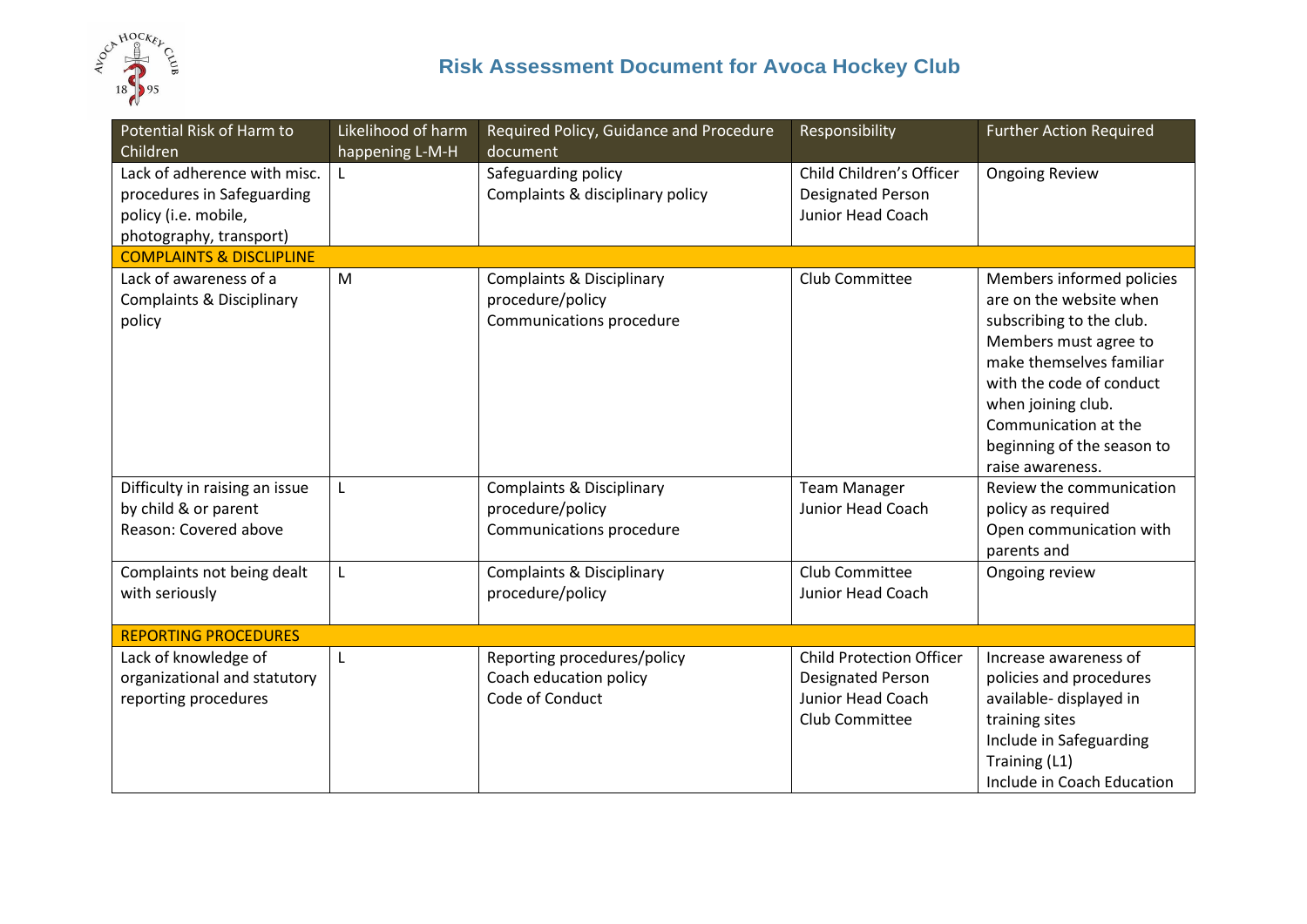

|                              |   |                                    |                                 | Training                     |
|------------------------------|---|------------------------------------|---------------------------------|------------------------------|
| No Mandated Person           |   | Reporting procedures/policy        | Club Committee                  | CCO and DLP are identified   |
| appointed                    |   |                                    |                                 | with contact information on  |
|                              |   |                                    |                                 | the club website and in      |
|                              |   |                                    |                                 | training sites               |
| No DLP appointed             |   | Reporting procedures/policy        | <b>NGB</b>                      | CCO and DLP are ID with      |
|                              |   |                                    | Club Committee                  | contact information on the   |
|                              |   |                                    |                                 | club website. Photographs    |
|                              |   |                                    |                                 | to be located in the         |
|                              |   |                                    |                                 | clubhouse                    |
| Concerns of abuse or harm    |   | Reporting procedures/policy        | <b>Child Protection Officer</b> | CCO and DLP are ID with      |
| not reported                 |   | Child Safeguarding Training - L1   | <b>Designated Person</b>        | contact information on the   |
|                              |   |                                    |                                 | club website. Photographs    |
|                              |   |                                    |                                 | to be located in the         |
|                              |   |                                    |                                 | clubhouse                    |
|                              |   |                                    |                                 | Include in Safeguarding      |
|                              |   |                                    |                                 | Training (L1)                |
|                              |   |                                    |                                 | Publicise reporting          |
|                              |   |                                    |                                 | procedures                   |
| Not clear who YP should talk | M | Names of CCO, DLP and MP posted on | <b>Child Protection Officer</b> | CCO and DLP are ID with      |
| to or report to              |   | website                            | <b>Designated Person</b>        | contact information on the   |
|                              |   |                                    |                                 | club website Photographs to  |
|                              |   |                                    |                                 | be located in the clubhouse  |
| <b>FACILITIES</b>            |   |                                    |                                 |                              |
| Unauthorized access to       | L | Supervision policy                 | Manager                         | Responsible person ID for    |
| designated children's play & |   | Coach education                    | <b>Club Committee</b>           | each training session. This  |
| practice areas and to        |   |                                    |                                 | person is also responsible   |
| changing rooms, showers,     |   |                                    |                                 | for taking attendance and    |
| toilets etc.                 |   |                                    |                                 | monitoring children's        |
|                              |   |                                    |                                 | welfare (injury/toilet break |
|                              |   |                                    |                                 | etc) during the training     |
|                              |   |                                    |                                 | session.                     |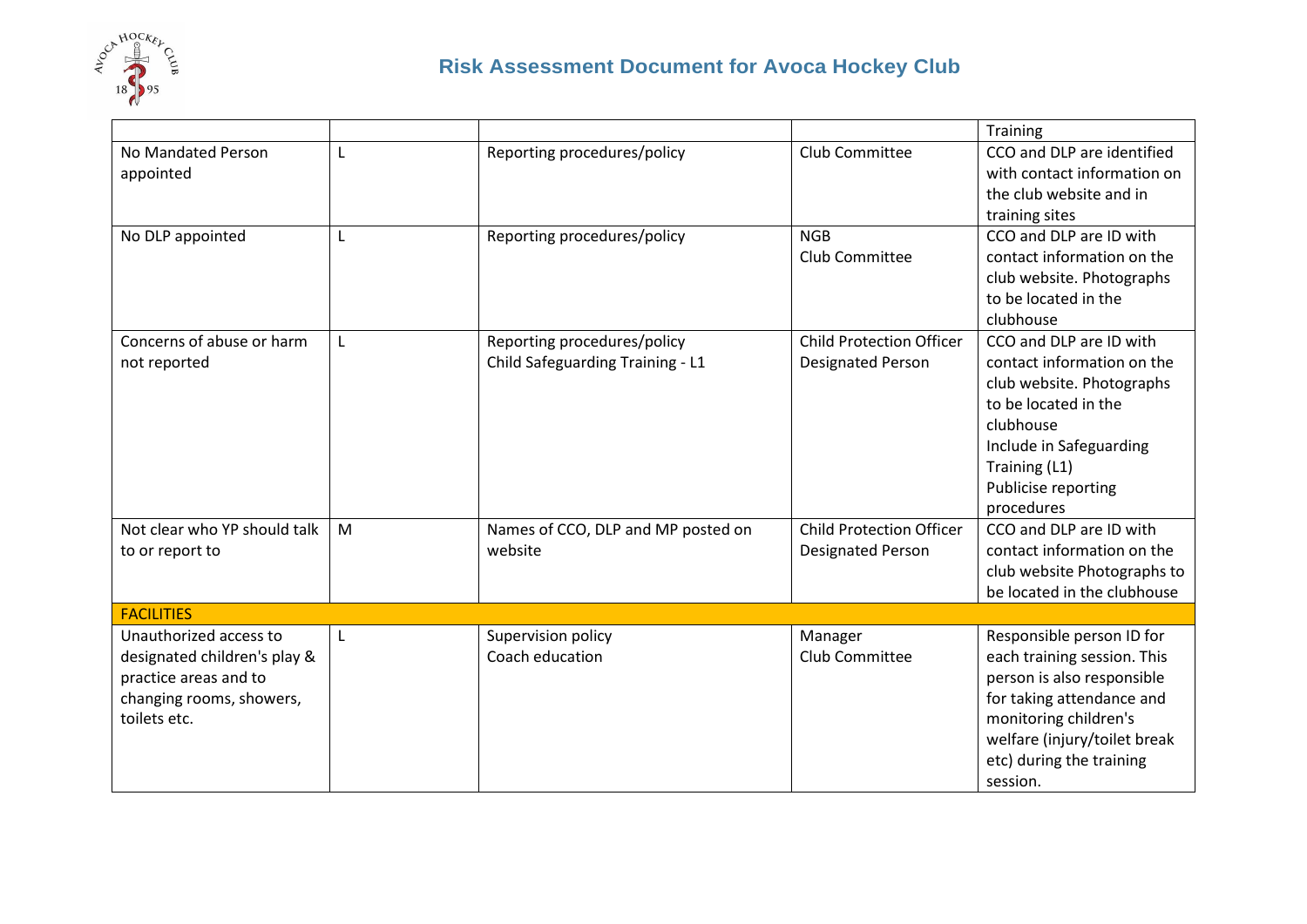

| Unauthorized exit from                 |           | Supervision policy                  | Manager                  | Responsible person            |
|----------------------------------------|-----------|-------------------------------------|--------------------------|-------------------------------|
| children's areas                       |           | Coach education                     |                          | nominated for each training   |
|                                        |           |                                     |                          | session                       |
| Photography, filming or                | M         | Photography policy                  | Coaches                  | Enforce policy in private     |
| recording in prohibited                |           |                                     | Managers                 | changing and wet areas        |
| areas                                  |           |                                     |                          |                               |
| Missing or found child on              | L         | Missing or found child policy       | Everyone                 | Refer to policy and inform    |
| site                                   |           |                                     |                          | Gardai                        |
| Children sharing facilities            | $L - N/A$ | Safeguarding policy                 |                          | Plan with facilities          |
| with adults e.g. dressing              |           |                                     |                          | management to create a        |
| room, showers, etc.                    |           |                                     |                          | suitable child centered       |
|                                        |           |                                     |                          | environment in shared         |
|                                        |           |                                     |                          | facilities                    |
| <b>RECRUITMENT</b>                     |           |                                     |                          |                               |
| Recruitment of                         | M         | Recruitment policy                  | <b>NGB</b>               | Ongoing review                |
| inappropriate people                   |           |                                     | CCO                      |                               |
|                                        |           |                                     | Club Committee           |                               |
|                                        |           |                                     | <b>Head Coaches</b>      |                               |
| Lack of clarity on roles               | L         | Recruitment policy                  | Club Committee           | Job descriptions given to     |
|                                        |           | <b>Job Description</b>              | <b>Head Coaches</b>      | coaches                       |
|                                        |           |                                     |                          | Supervision                   |
| Unqualified or untrained               | L         | Recruitment policy                  | Club Committee           | Check qualifications when     |
| people in role                         |           |                                     | <b>Head Coaches</b>      | recruiting                    |
| <b>COMMUNICATIONS AND SOCIAL MEDIA</b> |           |                                     |                          |                               |
| Lack of awareness of 'risk of          |           | <b>Child Safeguarding Statement</b> | Club Committee           | <b>Communicate Child</b>      |
| harm' with members and                 |           | <b>Training policy</b>              | <b>Designated Person</b> | <b>Safeguarding Statement</b> |
| visitors                               |           |                                     | Child Children's Officer |                               |
|                                        |           |                                     | Managers                 |                               |
| No communication of Child              |           | <b>Child Safeguarding Statement</b> | Club Committee           | Raise awareness of policies   |
| Safeguarding Statement or              |           | Code of Behavior                    | Coaches                  | on website                    |
| Code of Behavior to                    |           |                                     | Child Children's Officer | Display relevant documents    |
| members or visitors                    |           |                                     |                          |                               |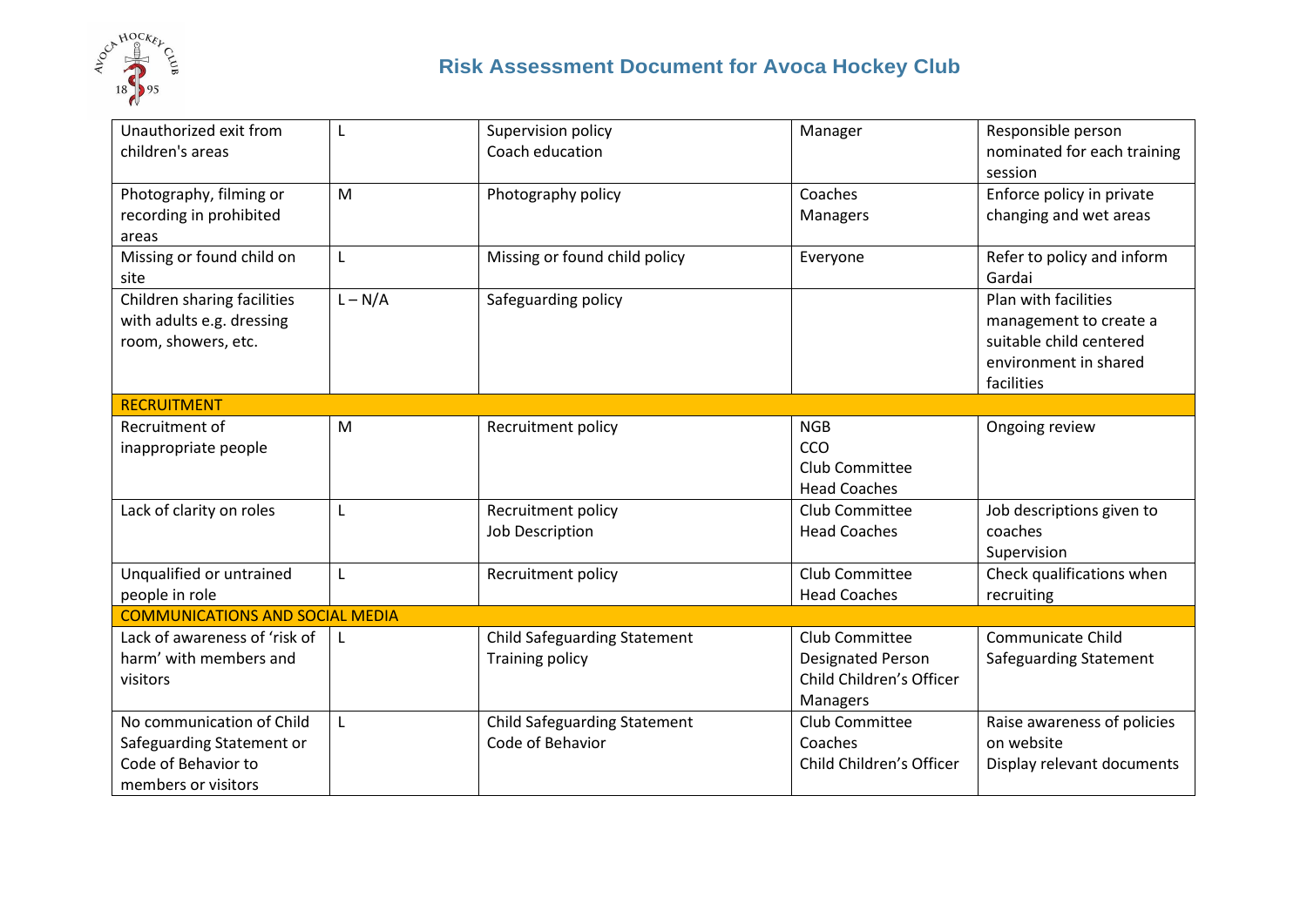

|   | Photography and Use of Images Policy |                          | Ongoing review           |
|---|--------------------------------------|--------------------------|--------------------------|
|   |                                      |                          |                          |
|   |                                      |                          |                          |
| M | <b>Communication Policy</b>          | <b>Club Committee</b>    | Ongoing review           |
|   | Social Media Policy                  | Coaches                  |                          |
|   | Code of Conduct                      | <b>Managers</b>          |                          |
|   | <b>Communication Policy</b>          | Club Committee           | Ongoing review           |
|   | Code of Conduct                      | <b>Head Coaches</b>      |                          |
|   |                                      | Managers                 |                          |
|   |                                      |                          |                          |
| M | Safeguarding Policy                  | All                      | Ongoing review           |
|   | <b>Child Safeguarding Training</b>   |                          |                          |
|   | Safeguarding Policy                  | Managers                 | Ongoing review           |
| M | <b>Child Safeguarding Training</b>   | Coaches                  |                          |
|   |                                      | Child Children's Officer |                          |
|   |                                      |                          |                          |
|   |                                      |                          |                          |
|   |                                      |                          |                          |
|   | Code of Conduct                      | Managers                 | Take disciplinary action |
|   |                                      | Coaches                  | where necessary          |
|   |                                      | Child Children's Officer | Signing code of conduct  |
| M | Code of Conduct                      | Managers                 | Take disciplinary action |
|   | Anti Bullying                        | Coaches                  | where necessary          |
|   |                                      |                          | Signing code of conduct  |
|   | <b>Recruitment Policy</b>            | Club Children's Officer  | Ongoing review           |
|   |                                      |                          |                          |